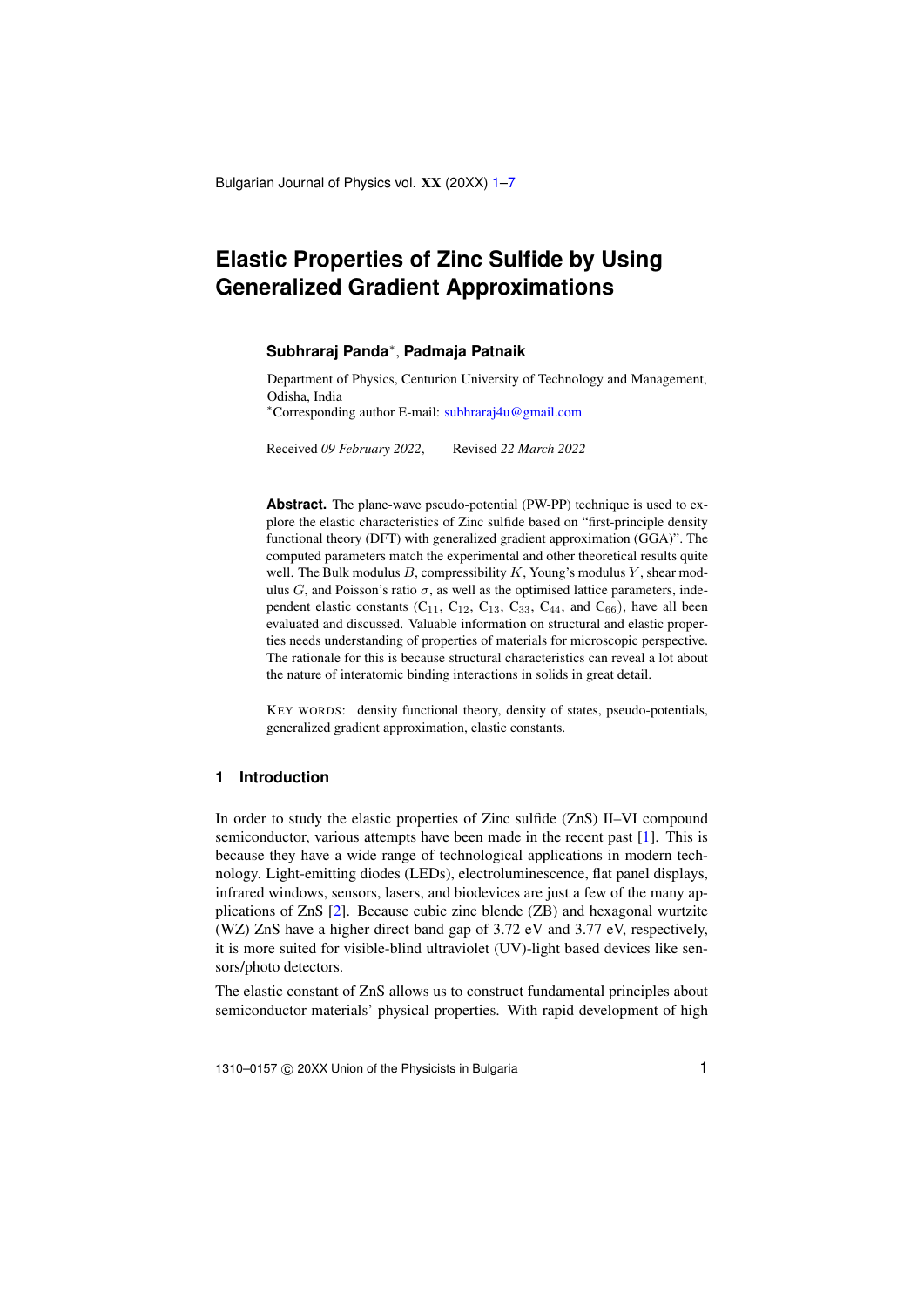### Subhraraj Panda, Padmaja Patnaik

technology, extensive experimental works have been done to discuss the behaviour of ZnS in the past few years. Theoretically, the investigation of the behaviour of ZnS have made remarkable progress by using the ab initio method [\[3,](#page-5-3) [4\]](#page-5-4). Gupta et al. performed a theoretical study of the structural of ZnS using first principle plane wave pseudo potential (PW-PP) and full potential linear augmented plane wave (FPLAPW) method [\[5\]](#page-5-5). However, when compared to the exact experimental data available, a sufficient understanding of the microscopic physical origin of ZnS under is still lacking, particularly in the elastic properties we have adopted. To study the structural and elastic properties by density functional theory (DFT), the GGA exchange and correlation potential is used here.

### **2 Computational Method** is a scientific tool that can be used for research work. The exchange-correlation energy is addressed using the exchange-correlation energy is addressed using the exchange-correlation energy is addressed using the exchange

The plane-wave pseudo-potential approach based on the density-functional theory [\[6\]](#page-5-6) was incorporated in the BIOVIA material studio's CASTEP module for first-principles research. BIOVIA, a brand of Dassault systems, is a scientific<br>tool that can be used for research work. The exchange-correlation energy is adtool that can be used for research work. The exchange-correlation energy is addressed using the Perdew-Burke-Ernzerhof (PBE) scheme under the generalised gradient approximation  $[7]$ . The non-conservative pseudo-potentials have been utilised in the computations, and the plane-wave cutoff energy for ZnS at 650 eV.

The Coulomb potential energy induced by electron–ion contact is described us-<br>in a valence electrons from the  $\mathbb{Z}_p$  (3x<sup>10</sup> 4x<sup>2</sup>) and  $S$  (3x<sup>2</sup> 3x<sup>4</sup>) orbitals. The ing valence electrons from the Zn  $(3d^{10} 4s^2)$  and S  $(3s^2 3p^4)$  orbitals. The Monkhorst–Pack method with a  $5 \times 5 \times 5$  special k-point mesh is used to inte-MOIKHOISI-1 ack include while  $3 \times 5 \times 5$  special  $\kappa$  grate special points sampling over the Brillion zone.



<span id="page-1-0"></span>Figure 1. Primitive cell of ZnS. Grey balls represent Zn and yellow represents Sulphur.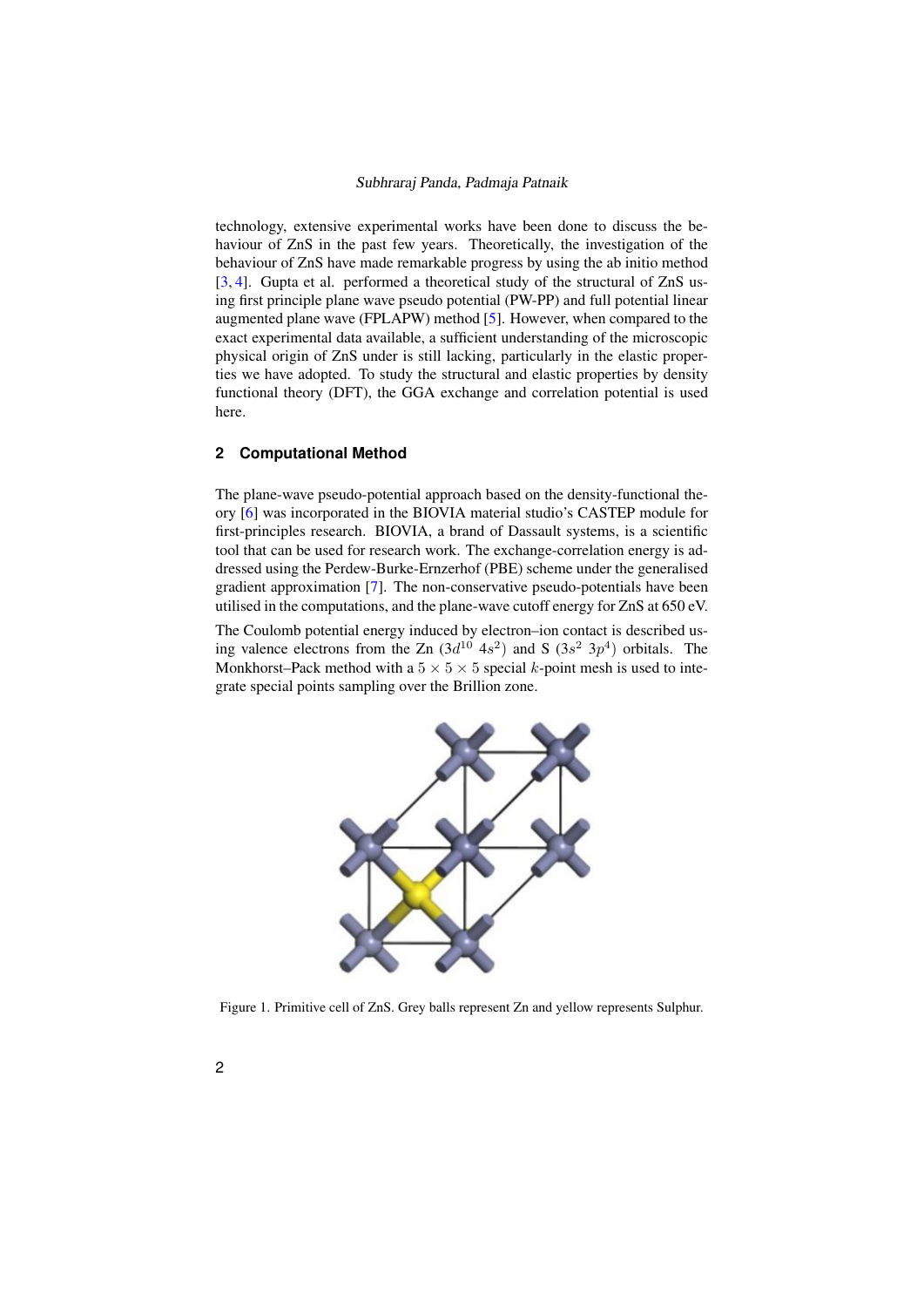### Elastic Properties of ZnS by Using Generalized Gradient Approximations

Figure [1](#page-1-0) represents the primitive cell of ZnS used for our calculations. Yellow colour represents the Sulphur atom and grey color represents the Zn atoms. Zinc sulphide occurs in two types of structures, cubic zinc blende and hexagonal wurtzite. Out of these we have considered the more stable one i.e., zinc blende ZnS for our calculations. It is also preferable from a thermodynamic point of view. Figure [2](#page-2-0) shows the crystal structure with the Zinc atom represented by Figure 2 shows the crystal structure with the Zne atom represented by grey color and sulphur atoms by yellow color. It is a cubic close pack structure also known as face-centered-cubic. The lattice constant of this structure is 5.4093 Å. Using density functional theory (DFT) computational method the zinc blende phase of ZnS is shown in Figure [2.](#page-2-0)



<span id="page-2-0"></span>Figure of  $\mathcal{S}$  calculates  $\mathcal{S}$  and  $\mathcal{S}$  and  $\mathcal{S}$  and  $\mathcal{S}$  and  $\mathcal{S}$  and  $\mathcal{S}$  and  $\mathcal{S}$  are present  $\mathcal{S}$  and  $\mathcal{S}$  and  $\mathcal{S}$  are presents  $\mathcal{S}$  and  $\mathcal{S}$  are presents  $\mathcal{S}$  a Figure 2. Cubic crystal structure of ZnS. Grey balls represent Zn and yellow represents Sulphur.

of less than  $10^{-5}$  eV/atom. The elastic constants  $C_{ij}$  and elastic compliance culated. The Debye temperature is computed systematically using the derived blende and hexagonal wurden wurden wurden we have constants. Our stable one in more stable one i.e.,  $\frac{1}{n}$ Tolerances for geometry optimization are specified at a total energy difference constants  $S_{ij}$  for ZnS, using the CASTEP algorithm, have been directly calelastic constants.

# **2 Results and Discussions 3 Results and Discussions**

Materials' elastic characteristics provide useful information on the bonding character between neighboring atomic planes, the anisotropic nature of the bonding, bye temperature, phonon spectra, and specific heat capacity are all revealed by tices froperies. A Taylor expansion of the total energy as a function of factorial difference of  $\alpha_{ij}$ , bulk modulus B, shear modulus G, Young's modulus Y, Poisson's ratio  $\sigma$ , and the structural stability, and stiffness. Interatomic potentials, thermal expansion, Dethese properties. A Taylor expansion of the total energy as a function of latanisotropic factor A were calculated to explore the elastic characteristics of ZnS.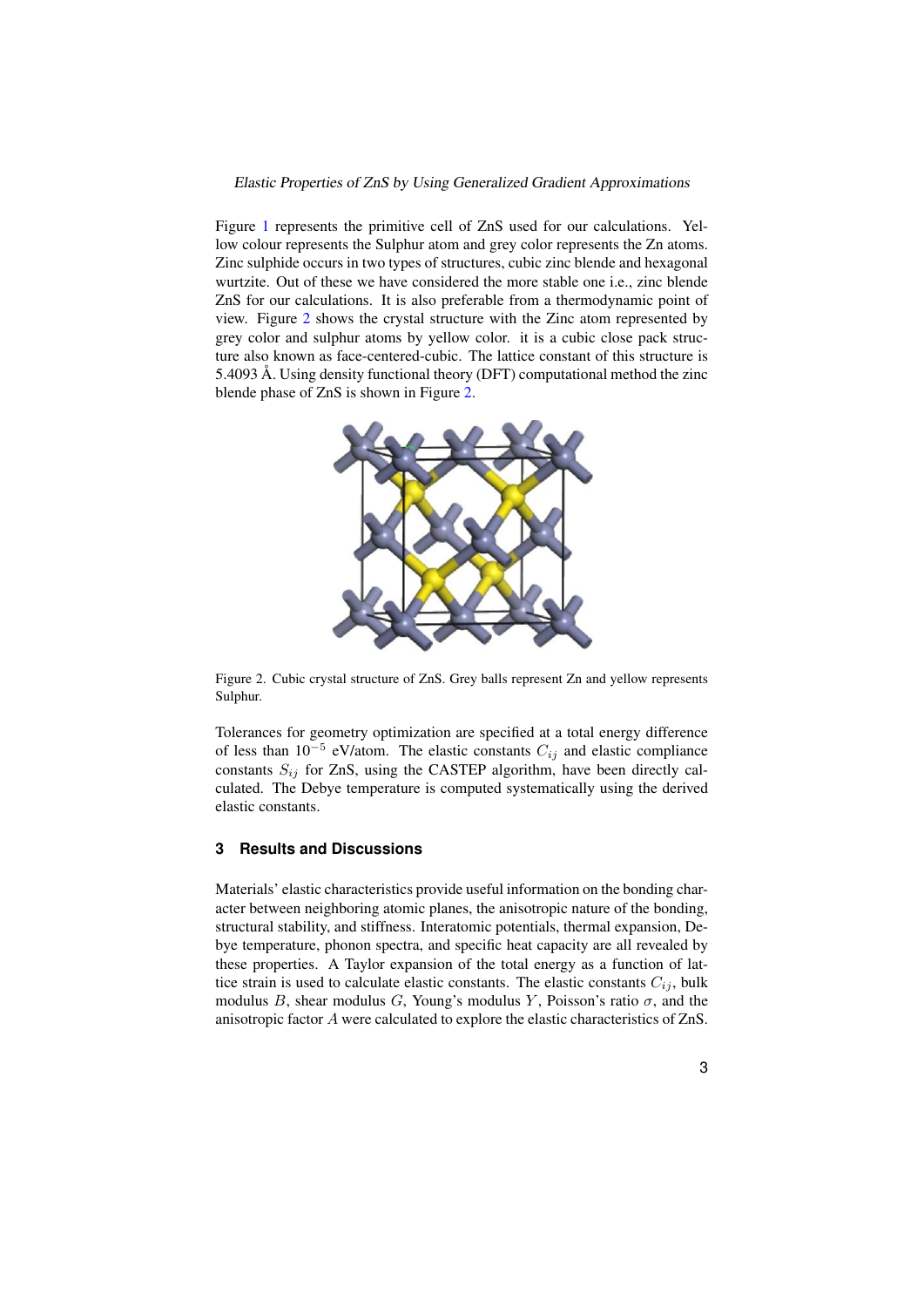#### Subhraraj Panda, Padmaja Patnaik

The data have been presented in Table [1.](#page-3-0) We have listed the calculated elastic constants.

<span id="page-3-0"></span>Table 1. The calculated elastic constants  $C_{ij}$  (in GPa), and elastic compliance constants  $S_{ij}$  [GPa = 1] for ZnS at zero pressure and the shear anisotropic factors A.

|  | $C_{11}$ $C_{12}$ $C_{13}$ $C_{33}$ $C_{44}$ $C_{66}$ $S_{11}$ $S_{12}$ $S_{44}$ A |  |  |  |
|--|------------------------------------------------------------------------------------|--|--|--|
|  | 110.402 83.594 83.594 110.402 36.698 36.698 0.0261 -0.011 0.0272 1.324             |  |  |  |

The six independent elastic constants  $C_{ij}$  must meet the Borne Huang criterion for a stable structure [\[8\]](#page-5-8).

$$
C_{11} > 0; C_{33} > 0; C_{44} > 0; C_{66} > 0,
$$
 (1)

$$
C_{11} - C_{12} > 0; \ (C_{11} + C_{33} - 2C_{13}) > 0, \tag{2}
$$

$$
2\left[\left(C_{11} + C_{12}\right) + C_{33} + 4C_{13}\right] > 0\,. \tag{3}
$$

For a ZnS semiconductor, the stiffness and compliance constants are related by

$$
S_{11} = \frac{1}{3} \left( \frac{1}{C_{11} + 2C_{12}} + \frac{2}{C_{11} - C_{12}} \right),
$$
 (4)

$$
S_{12} = \frac{1}{3} \left( \frac{1}{C_{11} + 2C_{12}} - \frac{1}{C_{11} - C_{12}} \right),
$$
 (5)

$$
S_{44} = \frac{1}{C_{44}} \,. \tag{6}
$$

Table [1](#page-3-0) shows that the estimated elastic constants are positive and meet the following criteria. This indicates that the semiconductor compounds are mechanically stable. The orientation dependency of the elastic moduli or sound velocities is the elastic anisotropy of a crystal. An accurate explanation of such anisotropic behaviour has fundamental implications in both engineering and solid state crystal physics.

We used the anisotropic factor specified by

$$
A = \frac{2C_{44}}{C_{11} - C_{12}}\tag{7}
$$

to calculate the elastic anisotropy of ZnS. Table [1](#page-3-0) shows the computed anisotropic factor of ZnS, as well as other data. A is a term used to describe the degree to which ZnS is twisted. The degree of elastic anisotropy in solids is measured using the formula A. If  $A = 1$  it is isotropic completely and if A is smaller or greater than one, it implies the material is anisotropic. Table [1](#page-3-0) shows that, A for ZnS is greater than unity, suggesting that the material under investigation is elastically anisotropic.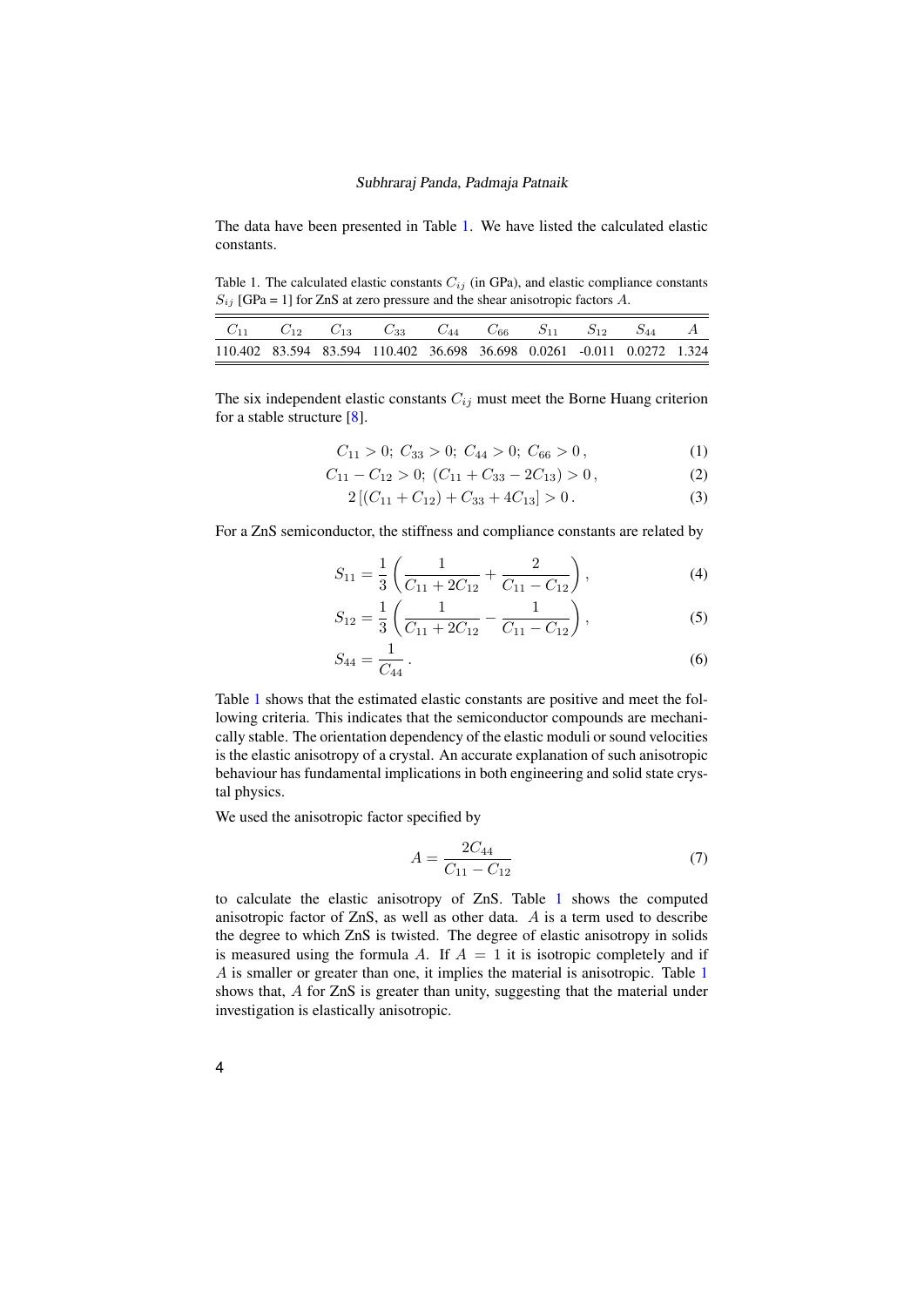### Elastic Properties of ZnS by Using Generalized Gradient Approximations

In the Voigt approximation, the bulk modulus  $B_V$  and shear modulus  $G_V$  are represented as

$$
B_{\rm V} = \frac{1}{9} \left[ 2 \left( C_{11} + C_{12} \right) + 4 C_{13} + C_{33} \right],\tag{8}
$$

$$
G_V = \frac{1}{30} \left( C_{11} + C_{12} + 2C_{33} - 4C_{13} + 12C_{44} + 12C_{66} \right). \tag{9}
$$

The bulk modulus  $B_R$  and shear modulus  $G_R$  are given in the Reuss approximation as

$$
B_{\rm R} = \frac{(C_{11} + C_{12})C_{33} - 2C_{13}^2}{C_{11} + C_{12} + 2C_{33} - 4C_{13}},
$$
\n(10)

$$
G_{\rm R} = \frac{5C_{44}C_{66}[(C_{11} + C_{12})C_{33} - 2C_{13}^2]}{2[3B_{\rm V}C_{44}C_{66} + \{(C_{11} + C_{12})C_{33} - 2C_{13}^2\}(C_{44} + C_{66})]}.
$$
 (11)

The bulk modulus  $B$  and shear modulus  $G$  are calculated using the Hill approximation

$$
B = \frac{1}{2} (B_R + B_V),
$$
 (12)

$$
G = \frac{1}{2} (G_R + G_V).
$$
 (13)

Table 2. In contrast to existing data, the estimated bulk moduli  $(B_R, B_V, B$  in GPa), shear moduli  $(G_R, G_V, G$  in GPa), Young's modulus (Y in GPa), compressibility (K in GPa<sup>-1</sup>),  $G/B$ , and Poisson's ratio ( $\sigma$ )

|  |  | $B_R$ $B_V$ $B$ $G_R$ $G_V$ $G$ $Y$ $K$ $G/B$ $\sigma$             |  |  |
|--|--|--------------------------------------------------------------------|--|--|
|  |  | 92.530 92.530 92.530 21.649 27.380 24.514 67.576 0.010 0.264 0.378 |  |  |

We can estimate Young's modulus Y and Poisson's ratio  $\sigma$  using the following relationships based on the computed bulk modulus  $B$  and shear modulus  $G$ .

$$
Y = \frac{9BG}{3B+G} \quad \text{and} \quad \sigma = \frac{3B-2G}{2(3B+G)}.
$$

A material should be brittle if  $G/B > 0.5$ , else it should be ductile, accord-ing to Pugh's criterion [\[9\]](#page-5-9). Our calculations show that  $G/B < 0.5$ , implying that the materials will be flexible. This value is 0.26493 in our case. As a result, ZnS has the trend of flexible. For industrial and technical applications, understanding of Young's modulus and Poisson's ratio is crucial. The Young modulus is a helpful tool for determining the stiffness of solids. The greater the value of  $Y$ , the stiffer the material. For brittle materials, the Poisson's ratio is low. The Debye temperature  $(\theta_D)$  is an important thermodynamic parameter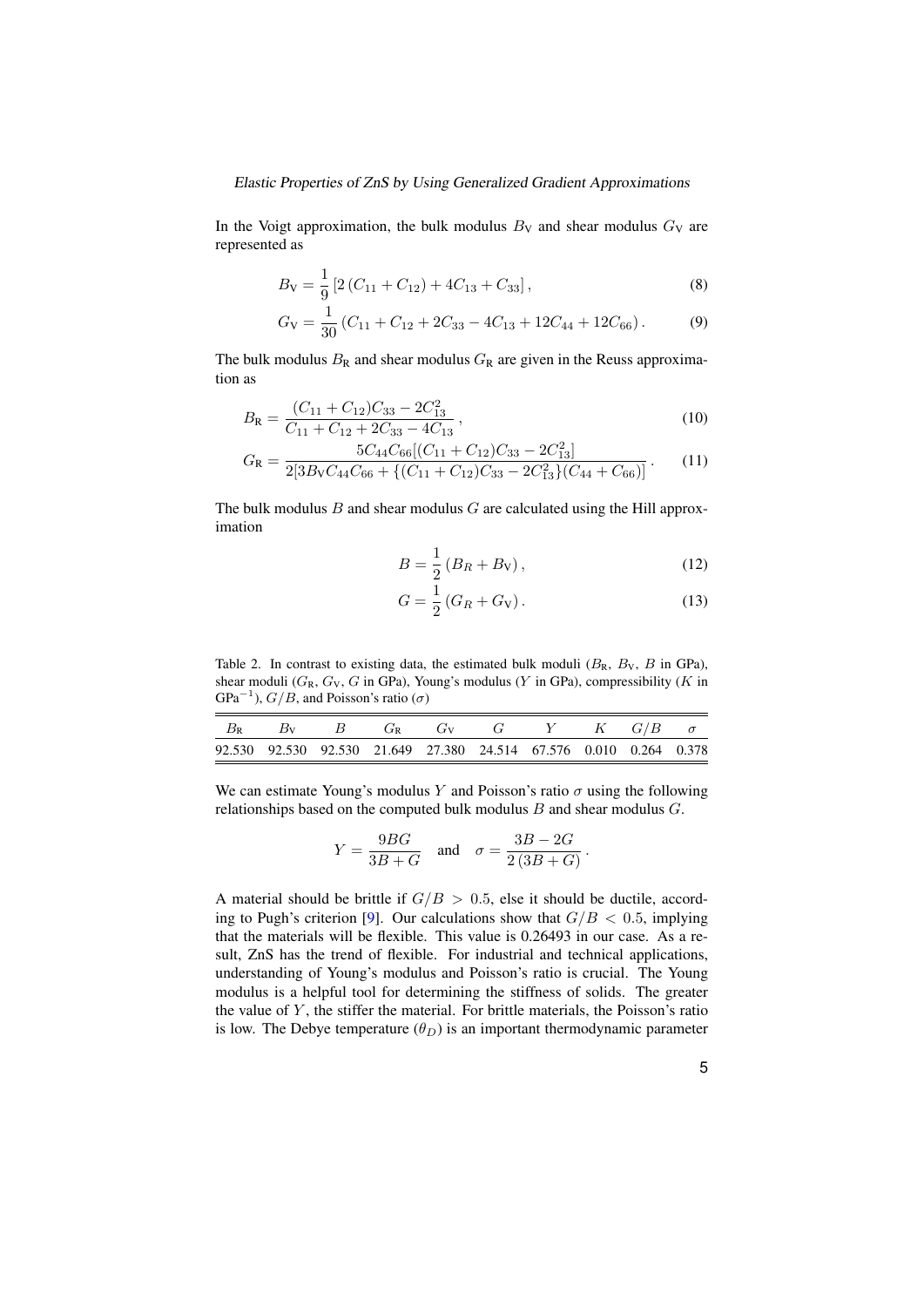### Subhraraj Panda, Padmaja Patnaik

for determining physical characteristics of crystals such as specific heat, thermal expansion, melting point, etc. The Debye temperature is the temperature of a crystal's greatest normal mode of vibration. According to Debye theory. As a result, the Debye temperature  $(\theta_D)$  is the maximum temperature that a single normal lattice vibration may achieve [\[10–](#page-6-0)[12\]](#page-6-1), the value becomes elastic Debye temperature  $= 301.67$  K with averaged sound velocity  $= 2768.489$  m/s.

### **4 Conclusions**

Thus we have investigated the elastic characteristics of semiconductor ZnS using first-principle calculations based on density functional theory with generalized gradient approximation (GGA). We have also computed these compounds, Debye temperatures, bulk modulus, shear modulus, Young's modulus, Poisson's ratio, compressibility, and elastic anisotropy factor independently. The value of bulk modulus of ZnS is found to be 92.53012 GPa while the shear modulus is found to be 24.514 GPa. From these we calculated the values of Young's modulus as 67.57610 GPa and Poisson's ratio as 0.37828. The value of  $G/B$  ratio obtained in this study suggests that ZnS is flexiable. The results reveal that the compounds are mechanically stable and have significant anisotropy in terms of elasticity and flexible.

### <span id="page-5-0"></span>**References**

- <span id="page-5-1"></span>[1] B.P. Singh, V. Kumar, B.P. Pandey(2014) First-principle calculations of the elastic properties of AIIBIVC2V semiconductors. *Comput. Mater. Sci*. 87 227-231.
- <span id="page-5-2"></span>[2] Y.C. Zhu, Y. Bando, D.F. Xue, D. Golberg (2003) Nanocable-Aligned ZnS Tetrapod Nanocrystals. *J. Am. Chem. Soc.* 125(52) 16196-16197.
- <span id="page-5-3"></span>[3] X.R. Chen, X.F. Li, C.L. Cai, J. Zhu (2006) Pressure induced phase transition in ZnS. *Solid State Commun*. 139 246.

M.BilgeaS. ÖzdemirKartaH.H.KartaT.Cağınb

- <span id="page-5-4"></span>[4] M. Bilge, S. Özdemir Kart, H.H. Kart, T. Çağın (2008) B3-B1 phase transition and pressure dependence of elastic properties of ZnS. *Mater. Chem. Phys.* 111(2-3) 559-564.
- <span id="page-5-5"></span>[5] S.K. Gupta, S. Kumar, S. Auluck (2011) Electronic and optical properties of high pressure stable phases of ZnS: Comparison of FPLAPW and PW-PP results. *Optics Commun*. 284 20.
- <span id="page-5-6"></span>[6] W. Kohn, L.J. Sham (1965) Self-Consistent Equations Including Exchange and Correlation Effects. *Phys. Rev. A* 140 1133.
- <span id="page-5-7"></span>[7] J.P. Perdew, K. Burke, M. Ernzerhof (1996) Generalized Gradient Approximation Made Simple. *Phys. Rev. Lett*. 77 3856.
- <span id="page-5-8"></span>[8] J. Sun, H.-T. Wang, N.-B. Ming, J. He, Y. Tian (2004) Optical properties of hetero diamond B2CNB2CN using first-principles calculations. *Appl. Phys. Lett.* 84 4544.
- <span id="page-5-9"></span>[9] S.F. Pugh(1954) Relations between the elastic moduli and the plastic properties of polycrystalline pure metals. *Philos. Mag.* 45 823-843.